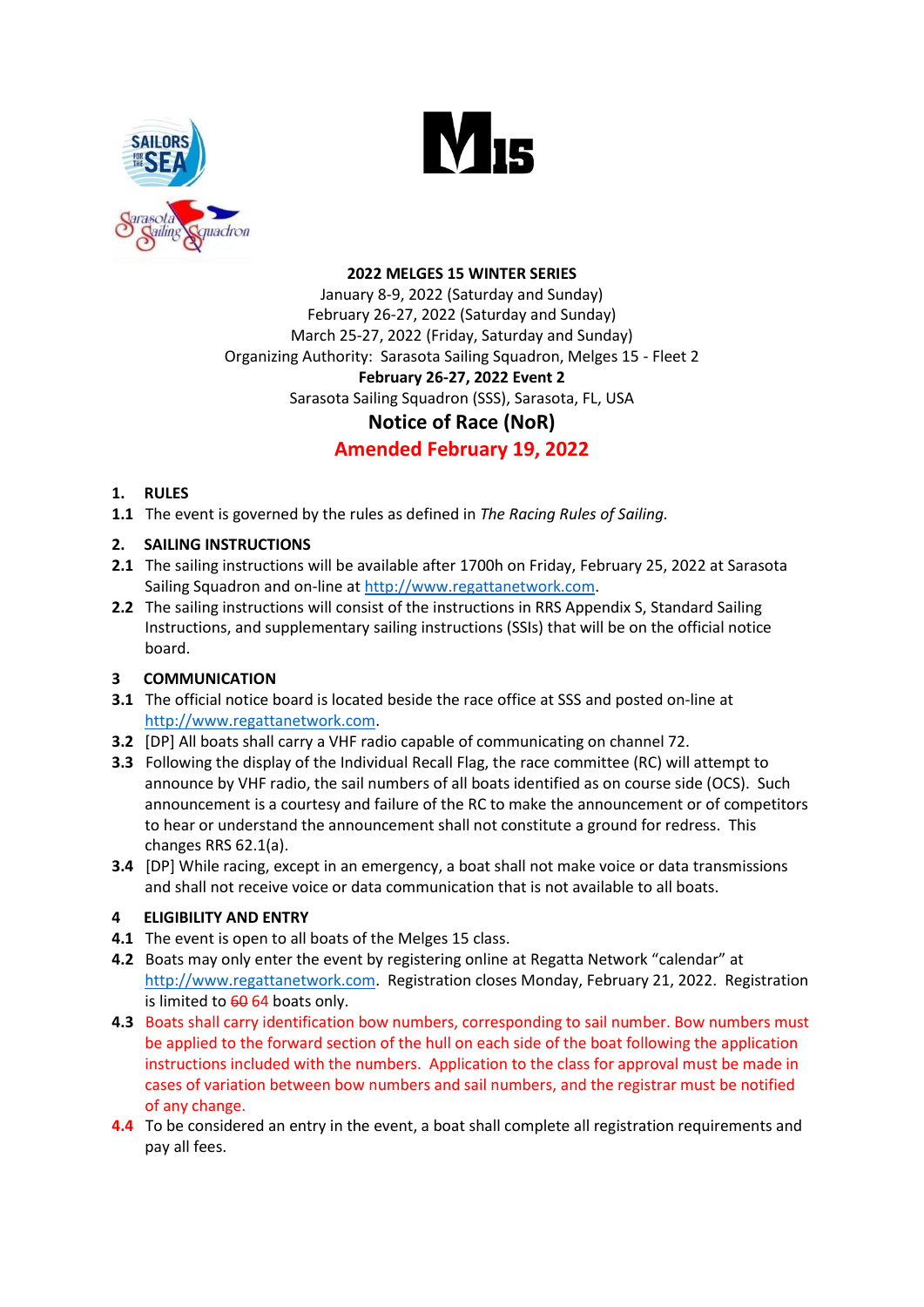# **5 FEES**

- **5.1.** The registration fee is \$150, including lunches on race days for on-the-water consumption, M15 shirts for two (compliments of the regatta for those who have not yet received a shirt from prior events of the series), and post-race snacks and beverages. Registration for Event 3 is \$200.
- **5.2** Additional shirts will not be available beyond those included with registration.
- **5.3** Entry fee refunds may be granted at the discretion of the of the OA. An administrative fee may be applied.

# **6 SCHEDULE**

**6.1**

| <b>Date</b> | <b>Time</b> |                                                                              |
|-------------|-------------|------------------------------------------------------------------------------|
| Thursday,   | 1300-1700   | Check-in/sign-in, receive materials, install bow numbers                     |
| February    |             |                                                                              |
| 24          |             |                                                                              |
| Friday,     | 1000-1200   | <b>FIRST</b> Friday check-in/sign-in, receive materials, install bow numbers |
| February    | 1200-1800   | Flying Fox Taco Truck (cash, not included)                                   |
| 25          | 1400        | Competitor meeting for practice races                                        |
|             | 1500        | Practice races, with debrief and beverages to follow                         |
|             | 1600-1900   | <b>SECOND</b> Friday check-in/sign-in, receive materials, install bow num-   |
|             |             | bers                                                                         |
|             |             | <b>REGATTA CHECK-IN ENDS AT 1900.</b>                                        |
|             |             | <b>NO SATURDAY CHECK-IN/SIGN-IN</b>                                          |
| Saturday,   |             | <b>NO SATURDAY CHECK-IN/SIGN-IN</b>                                          |
| February    | 0900        | Lunch distribution                                                           |
| 26          | 1000        | <b>Competitor's Meeting</b>                                                  |
|             | 1130        | Warning for first race of the day (3 races scheduled, see 6.2)               |
|             | <b>TBD</b>  | Post race beverages and snacks,                                              |
|             |             | Dinner on your own                                                           |
| Sunday,     | 0830        | Lunch distribution                                                           |
| February    | 1000        | Warning for first race of the day (3 races scheduled)                        |
| 27          | <b>TBD</b>  | Post race beverages and snacks                                               |
|             | 1500 or     | Awards                                                                       |
|             | <b>TBD</b>  |                                                                              |

# 6.2 The RC may run one extra race Saturday, but no more than one additional race.

6.3 On Sunday, no warning signal will be made after 1400 1300 hrs.

# **7 VENUE**

**7.1** Racing will be in Sarasota Bay.

### **8 COURSES**

**8.1** Courses to be sailed will be windward/leeward or triangle/windward/leeward.

# **9 SCORING**

- **9.1** One race is required to be completed to constitute a series.
- **9.2** (a) When fewer than six races have been completed, a boat's series score will be the total of her race scores.
	- (b) When six or more races have been completed, a boat's series score will be the total of her race scores excluding her worst score.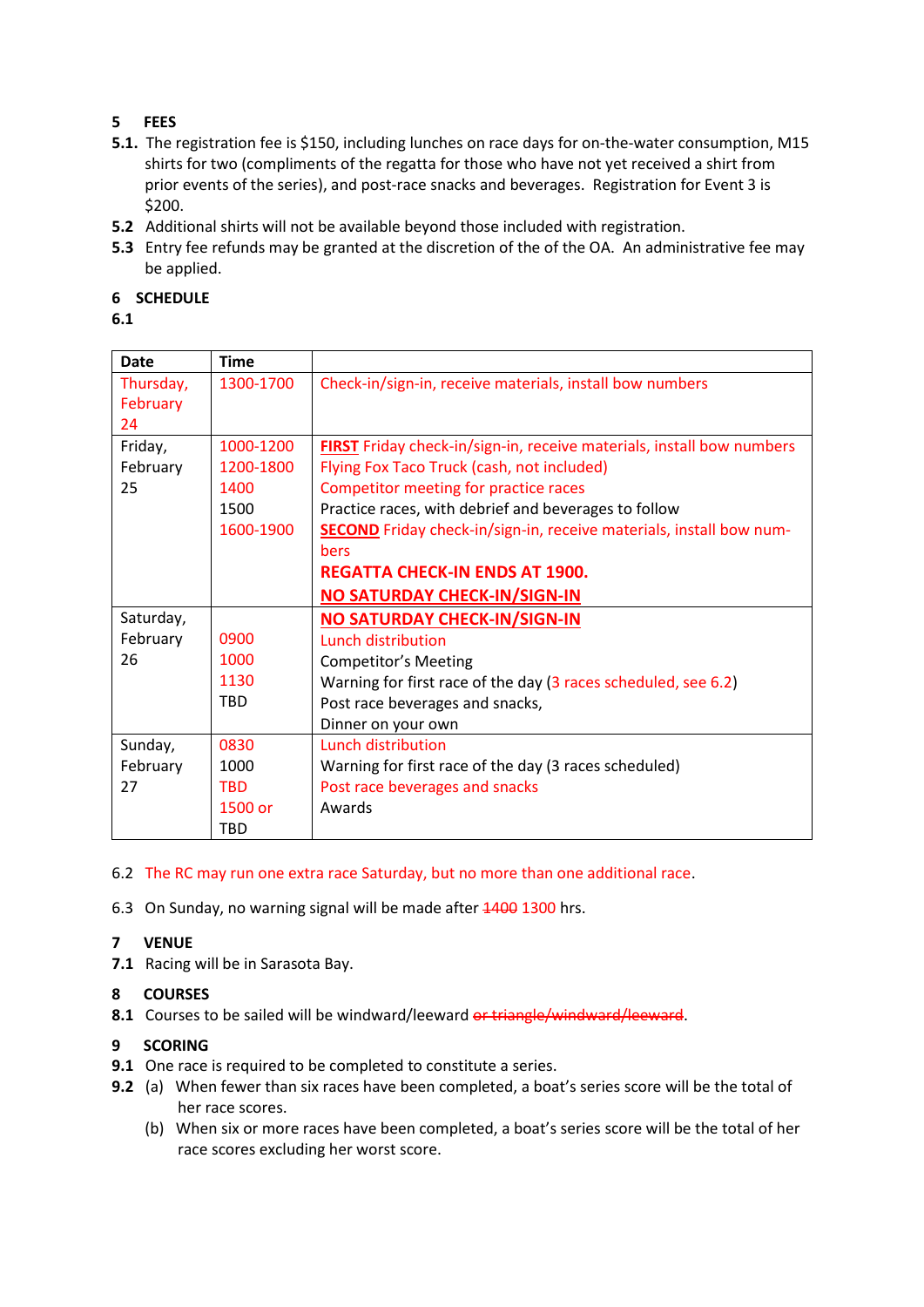### **10 RISK STATEMENT**

**10.1** RRS 3 states: 'The responsibility for a boat's decision to participate in a race or to continue to race is hers alone.' By participating in this event each competitor agrees and acknowledges that sailing is a potentially dangerous activity with inherent risks. These risks include strong winds and rough seas, sudden changes in weather, failure of equipment, boat handling errors, poor seamanship by other boats, loss of balance on an unstable platform and fatigue resulting in increased risk of injury.

### **11 INSURANCE**

**11.1** Each participating boat shall be insured with valid third-party liability insurance. The Organizing Authority does not accept any responsibility for verifying a boat is covered by third-party liability insurance.

### **12 PRIZES**

- **12.1** Prizes will be awarded to the first five boats; Top Corinthian; Top Woman (provided 2 or more are registered); top Master (age 50 to 59 years); Top Grand Master (ages 60 to 69), and Top Mega Master (age 70 and above). Award age requirements are determined on the day of the first race of Event 1.
- **12.2** Scoring for the top three all-inclusive Winter Series competitors will be by accumulation of points from all three events.

### **13 FURTHER INFORMATION**

**13.1** For further information, please contact:

Bob Cole, Event Contact [rhcolejr1@gmail.com](mailto:rhcolejr1@gmail.com)  607-765-0479

### **PRACTICAL INFORMATION (NOT PART OF THE NOTICE OF RACE)**

### **1. Parking**

### **a. motor vehicles**

The Sarasota Sailing Squadron is a very active sailing club. Parking is available for trailers and cars outside of the main entrance. Any cars/trailers parked inside the club blocking a member's boat/trailer will be towed at the owner's expense.

### **b. boats on trailers, boats on dollies**

**Boats on trailers** should be 1) kept in place as stored, or 2) placed on the hoist side/north side/bay side of the main clubhouse, a) on the Stone House shop concrete pad, or b) placed on the lawn by the BBQ house, or c) placed by the fish cleaning shack.

**Boat on dollies** should be 1) kept in place as stored, or 2) placed on the ramp side/south side/youth sailing side of the clubhouse a) by the Hobie Waves, or b) placed on the flag pole lawn.

### **2. Accommodations**

There is no tent, car or RV camping permitted at SSS this year. Camping may be available at Oscar Scherer State Park or Myakka State Park (quite a distance away), or Jiggs Landing Campground (closer). There are numerous convenient lodging and dining options in the vicinity of the Squadron. Check your favorite lodging web sites, such as [www.visitsarasota.com.](http://www.visitsarasota.com/)